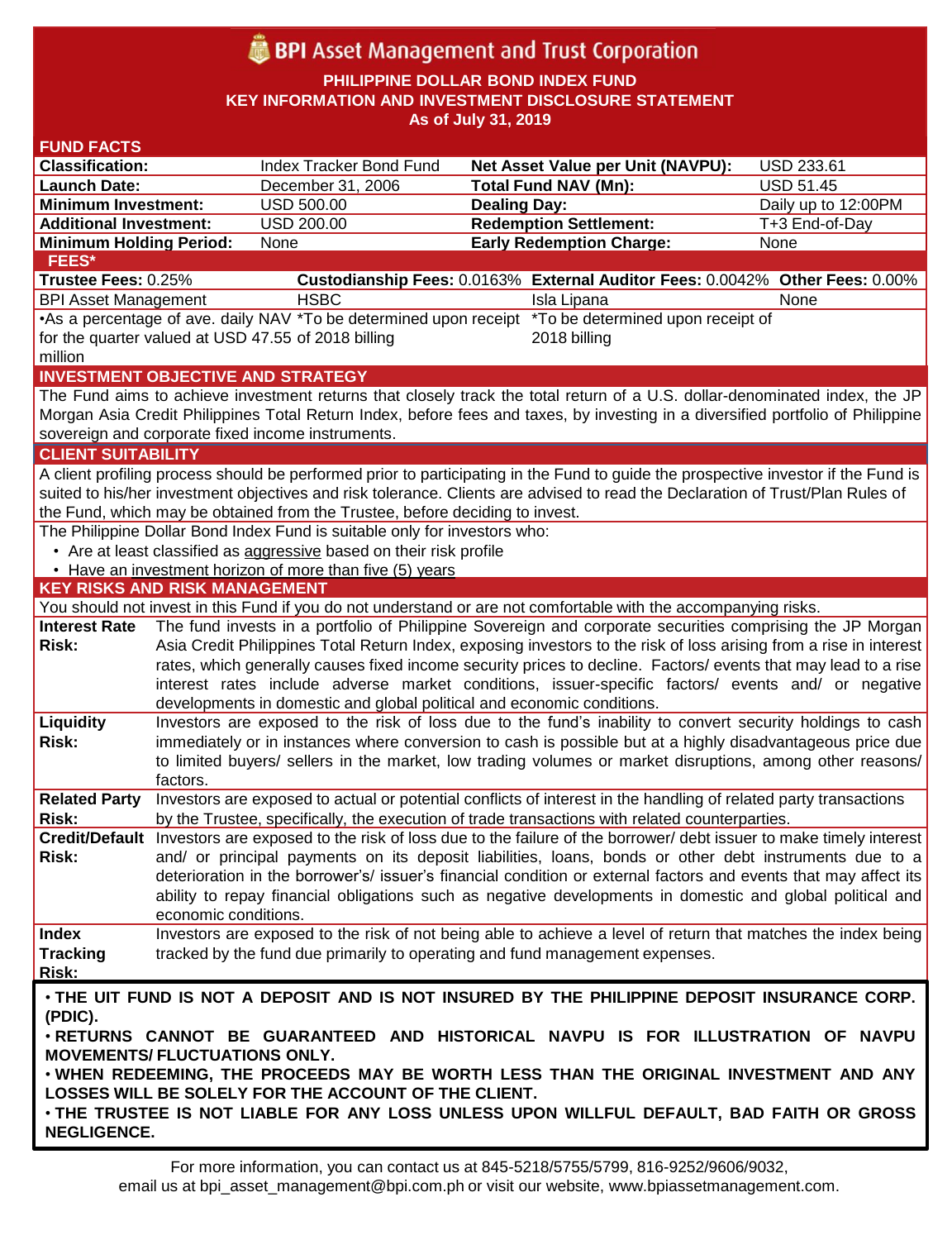## **FUND PERFORMANCE AND STATISTICS AS OF JULY 31, 2019**

(Purely for reference purposes and is not a guarantee of future results)



**Fund 0.68 4.59 8.19 12.32 9.32 133.61 Benchmark** 0.72 4.72 8.56 12.99 10.36 145.78

**Fund 12.32 5.18 3.01 4.62 5.06 6.97 Benchmark** 12.99 5.55 3.34 5.11 5.57 7.40

**Fund 10.47 -0.73 5.85 2.96 3.41 10.75 Benchmark** 10.92 -0.61 6.36 3.53 3.97 11.47

**1 mo 3 mo 6 mo 1YR 3YRS S.I.<sup>2</sup>**

**1YR 2YRS 3YRS 4YRS 5YRS S.I.**

**YTD 2018 2017 2016 2015 2014**

| <b>NAVPU over the past 12 months</b>   |        |
|----------------------------------------|--------|
| Highest                                | 233.75 |
| Lowest                                 | 205.65 |
| <b>STATISTICS</b>                      |        |
| <b>Weighted Ave Duration (Yrs)</b>     | 7.406  |
| Volatility, Past 1 Year (%) 3          | 2.69   |
| Port. Weighted Yield to Maturity (%)   | 3.09   |
| <b>Current Number of Holdings</b>      | 48     |
| Tracking Error (3-Yr) <sup>4</sup> (%) | በ 4    |

<sup>1</sup>Returns are net of fees.

<sup>2</sup>Since Inception

<sup>3</sup>Measures the degree to which the Fund fluctuates vis-à-vis its average return over a period of time.

<sup>4</sup>Measure of deviation between the Fund's return and benchmark returns. A lower number means the Fund's return is closely aligned with the benchmark. 5 Includes accrued income, investment securities purchased, accrued expenses, etc.

\*Declaration of Trust is available upon request through branch of account.

| <b>PORTFOLIO COMPOSITION</b>                        |           | <b>TOP TEN HOLDINGS</b>   |                 |           |
|-----------------------------------------------------|-----------|---------------------------|-----------------|-----------|
| <b>Allocation</b>                                   | % of Fund | <b>Name</b>               | <b>Maturity</b> | % of Fund |
| Government                                          | 68.87     |                           |                 |           |
| Corporates                                          | 28.84     | <b>RoP Bonds</b>          | 3/16/2025       | 8.95      |
| Cash                                                | 0.17      | <b>RoP Bonds</b>          | 10/23/2034      | 6.93      |
| Time deposits and money market                      | 1.07      | <b>RoP Bonds</b>          | 3/1/2041        | 6.78      |
| Other receivables - net of liabilities <sup>5</sup> | 1.05      | <b>RoP Bonds</b>          | 1/15/2032       | 6.52      |
| <b>Maturity Profile</b>                             |           | <b>RoP Bonds</b>          | 2/2/2030        | 6.20      |
| Cash and Less than 1 Year                           | 2.68      | <b>RoP Bonds</b>          | 2/2/2042        | 5.44      |
| Between 1 and 3 Years                               | 10.02     | <b>RoP</b> Bonds          | 1/14/2031       | 5.20      |
| Between 3 and 5 Years                               | 21.38     |                           | 1/23/2023       | 4.60      |
| Between 5 and 7 Years                               | 15.89     | <b>JG Summit Holdings</b> |                 |           |
| Between 7 and 10 Years                              | 8.55      | <b>RoP Bonds</b>          | 2/1/2028        | 4.50      |
|                                                     |           | <b>RoP Bonds</b>          | 1/14/2029       | 4.05      |
| More than 10 Years                                  | 41.48     |                           |                 |           |

### **RELATED PARTY TRANSACTIONS\***

**CUMULATIVE PERFORMANCE (%) <sup>1</sup>**

Index

**ANNUALIZED PERFORMANCE (%) <sup>1</sup>**

**CALENDAR YEAR PERFORMANCE (%) <sup>1</sup>**

The Fund has investments and trade transactions with BPI Asset Management and Trust Corporation (BPI AMTC):

Ayala Corporation - USD 0.70 million Bank of the Philippine Islands – USD 0.05 million AC Energy – USD 0.31 million

Investments in the said outlets were approved by the BPI AMTC's Board of Directors. Likewise, all related party transactions are conducted on an arm's length and best execution basis and within established limits.

\* Related party in accordance with BPI AMTC's internal policy.